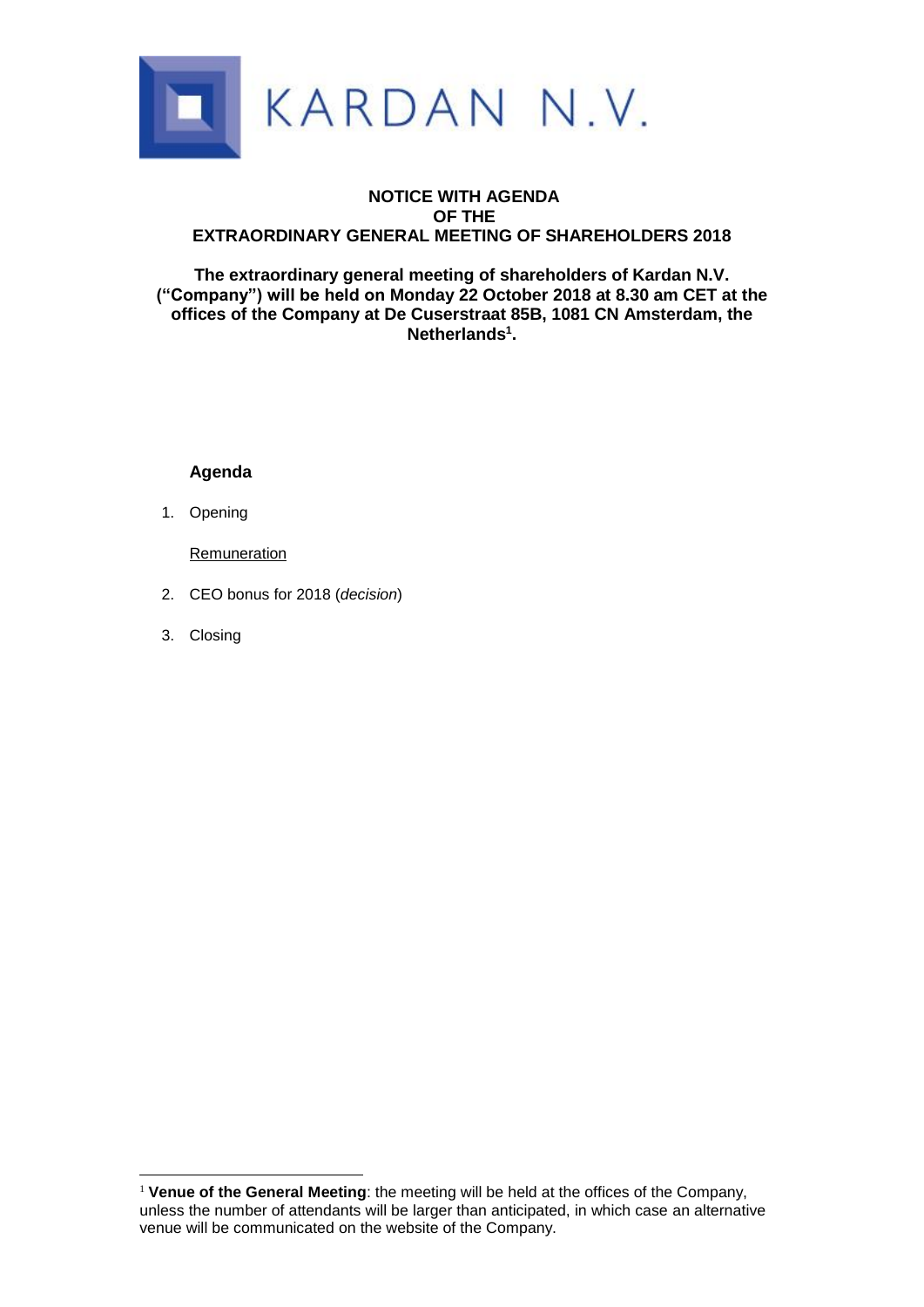

## **Available information**

As from today until the close of the meeting, the following documents and information are available for inspection on the Company website [\(www.kardan.nl\)](http://www.kardan.nl/) and copies are available free of charge by persons entitled to attend the meeting at the Company's offices at the addresses mentioned below and at the offices of ING Bank N.V., Paying Agency Services, Foppingadreef 7, Location Code TRC 01.013, 1102 BD Amsterdam, the Netherlands (fax number: +31 (0)20 - 563 6959 and email address: iss.pas@ing.nl):

- The agenda and the explanatory notes thereto;
- A form of proxy for representation at the meeting (please refer to further instructions on the use of proxy below); and
- The total number of shares on issue and voting rights on the day hereof and on the Record Date (if changes took place).

The aforesaid documents will also be available at the extraordinary general meeting of shareholders on **22 October 2018** ("**General Meeting**").

For details regarding the manner of taking resolutions by the Board and in the General Meeting, please refer to the Articles of Association of the Company.

On 5 September 2018 the total number of shares Kardan N.V. outstanding is 123.022.256 ordinary shares and the number of voting rights is 123.022.256.

### **Registration**

In accordance with the statutory record date as set out in the Dutch Civil Code, those who are registered on **25 September 2018** ("**Record Date**"), after the processing of settlements on that date, in one of the registers as mentioned hereinafter and who have given notice of their wish to attend the meeting, in accordance with the provisions below, will have the right to attend the General Meeting.

The registers, designated for registered shares, forming part of the collective depot ("*verzameldepot"*), are the registers administered by the institutions affiliated to Euroclear Netherlands ("*aangesloten instellingen*"). The register, designated for other registered shares, is the shareholders' register of the Company.

### **Holders of shares in the collective depot**

In order to obtain entry to the General Meeting and to be able to exercise the rights attached to shares forming part of the collective depot, the holders thereof must register by instructing their affiliated institution to - via ING Bank N.V. - provide the Company with a written declaration stating the name and the number of shares, which are and will be registered for the relevant shareholder on the Record Date. The written declaration is to be received by the Company at the address in the Netherlands mentioned below no later than **16 October 2018, at 5:00 pm CET**. Any restriction in connection with the registration of the shares on **16 October 2018** will be lifted on the next trading day of the shares. The registration receipt ("*registratiebewijs*") provided to the shareholder by the affiliated institution will serve as an attendance card, which must be handed in upon entrance to the General Meeting.